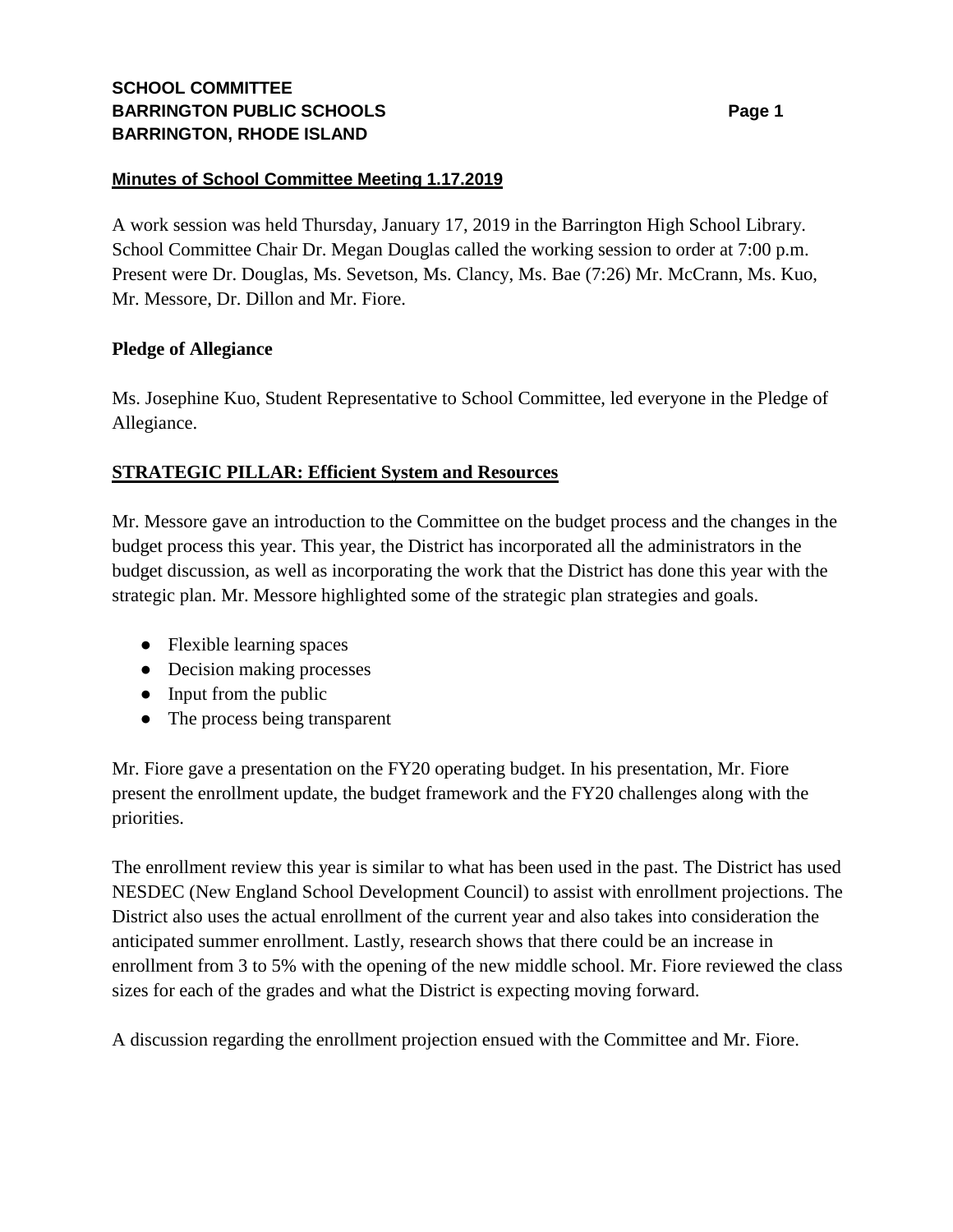# **SCHOOL COMMITTEE BARRINGTON PUBLIC SCHOOLS Page 2 BARRINGTON, RHODE ISLAND**

## **Minutes of School Committee Meeting 1.17.2019**

Budget framework revolves around achieving excellence in learning and teaching. The way the District budgetarily gets there is by making sure the decisions are student-centered. The budget process this year will be using a zero based budgeting process for all the schools, monitoring the enrollment, and by being, per usual, fiscally responsible.

Also, the budget framework discussions take into consideration the return on investment. This is through the per pupil expenditure which the data ranks Barrington over 10% below the state average, students receiving a comprehensive high level educational learning, the high level of participation in Advanced Placement courses, the SAT results, and the high district performance relative to other RI Districts on RI Comprehensive Assessment.

A discussion ensued with Mr. Fiore regarding the facilities and how things are prioritized. Mr. Fiore talked about engaging a professional, through the Facilities Advisory Committee, to prioritize the most important and those that are going to be the most costly. Also, with the budgeting process, the Director of Facilities will present a budget. In his budget will be items that he feels will need to be looked at and possibly replaced in the short term.

The budgetary challenges are adhering to the district strategic plan, the enrollment, meeting student needs, the out of district tuition the transportation system, and changing the educational landscape. Also, the federal and state mandates, the pension and medical increasing rates and the state funding formula.

The meeting broke into two work sessions to discuss the budgetary priorities for FY20. Group one was with the K-5 Principals and group two was with the middle and high school principals.

The budgetary priorities include: instructional coaches for K-3 and 4-5, schedule change to a twotier system which aligns BMS/BHS with medically recommended school start times, increased consistency of social emotional supports across all of the schools, program evaluation at BHS related to computer sciences and at BMS related to world languages and health, and the need to update the ELA curriculum across the District.

### Listening Session and Group Discussion

Dr. Daft felt that there are a lot of educational priorities. She felt the priorities should be looked at on where the money will be best spent. Dr. Daft feels we need to move forward and invest in all our students and set priorities. Also, we need to be listening to the administrators.